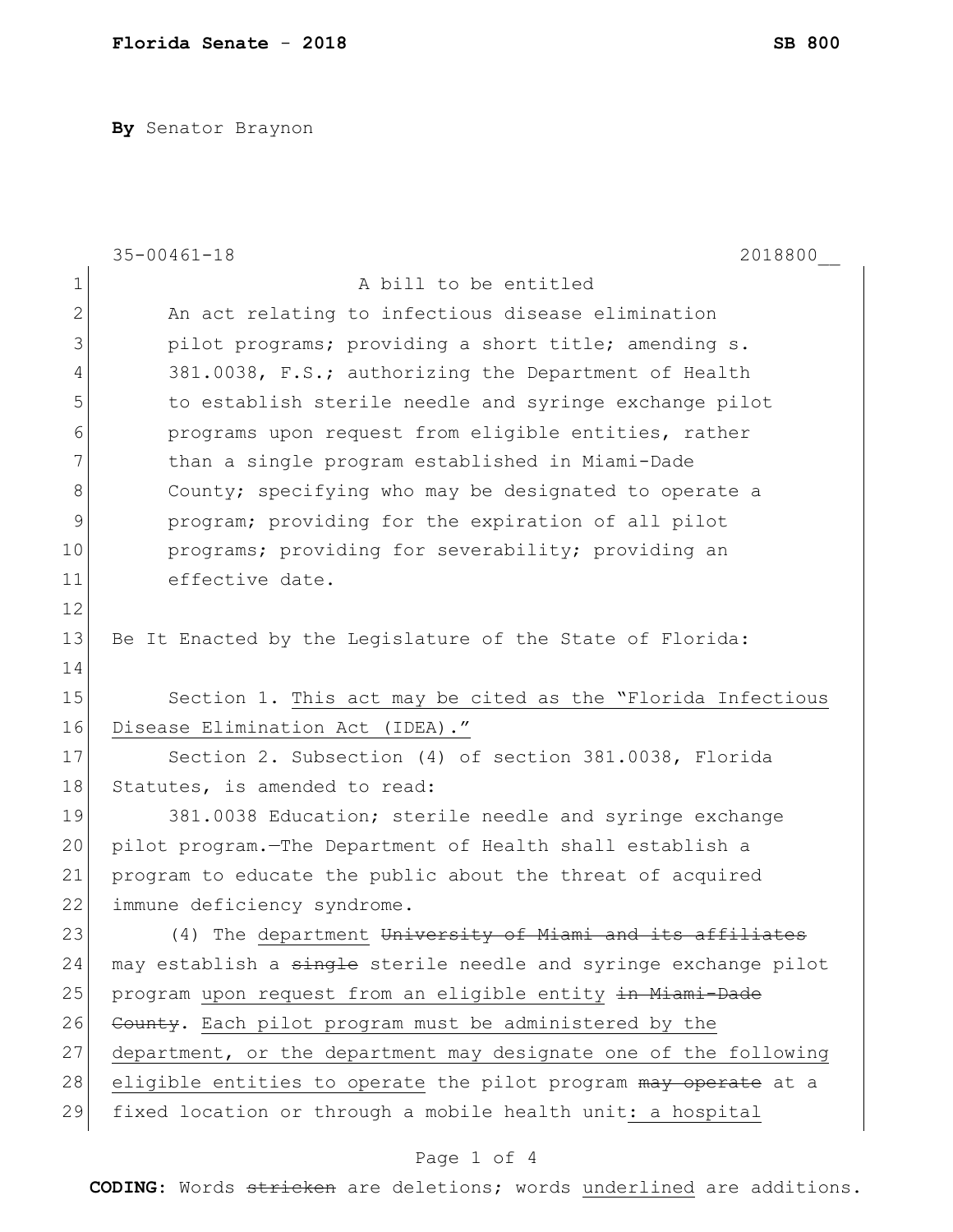35-00461-18 2018800\_\_ 30 licensed under chapter 395, a health care clinic licensed under 31 part X of chapter 400, a substance abuse treatment program, an 32 HIV or AIDS service organization, or another nonprofit entity 33 designated by the department. Each The pilot program shall offer 34 the free exchange of clean, unused needles and hypodermic 35 syringes for used needles and hypodermic syringes as a means to 36 prevent the transmission of HIV, AIDS, viral hepatitis, or other 37 blood-borne diseases among intravenous drug users and their 38 sexual partners and offspring. 39 (a) Each <del>The</del> pilot program must: 40 1. Provide for maximum security of exchange sites and 41 equipment, including an accounting of the number of needles and 42 syringes in use, the number of needles and syringes in storage, 43 safe disposal of returned needles, and any other measure that 44 may be required to control the use and dispersal of sterile 45 needles and syringes. 46 2. Operate a one-to-one exchange, whereby the participant 47 shall receive one sterile needle and syringe unit in exchange 48 for each used one. 49 3. Make available educational materials and referrals to 50 education regarding the transmission of HIV, viral hepatitis, 51 and other blood-borne diseases; provide referrals for drug abuse 52 prevention and treatment; and provide or refer for HIV and viral 53 hepatitis screening. 54 (b) The possession, distribution, or exchange of needles or 55 syringes as part of each the pilot program established under 56 this subsection is not a violation of any part of chapter 893 or 57 any other law. 58 (c) A pilot program staff member, volunteer, or participant

## Page 2 of 4

**CODING**: Words stricken are deletions; words underlined are additions.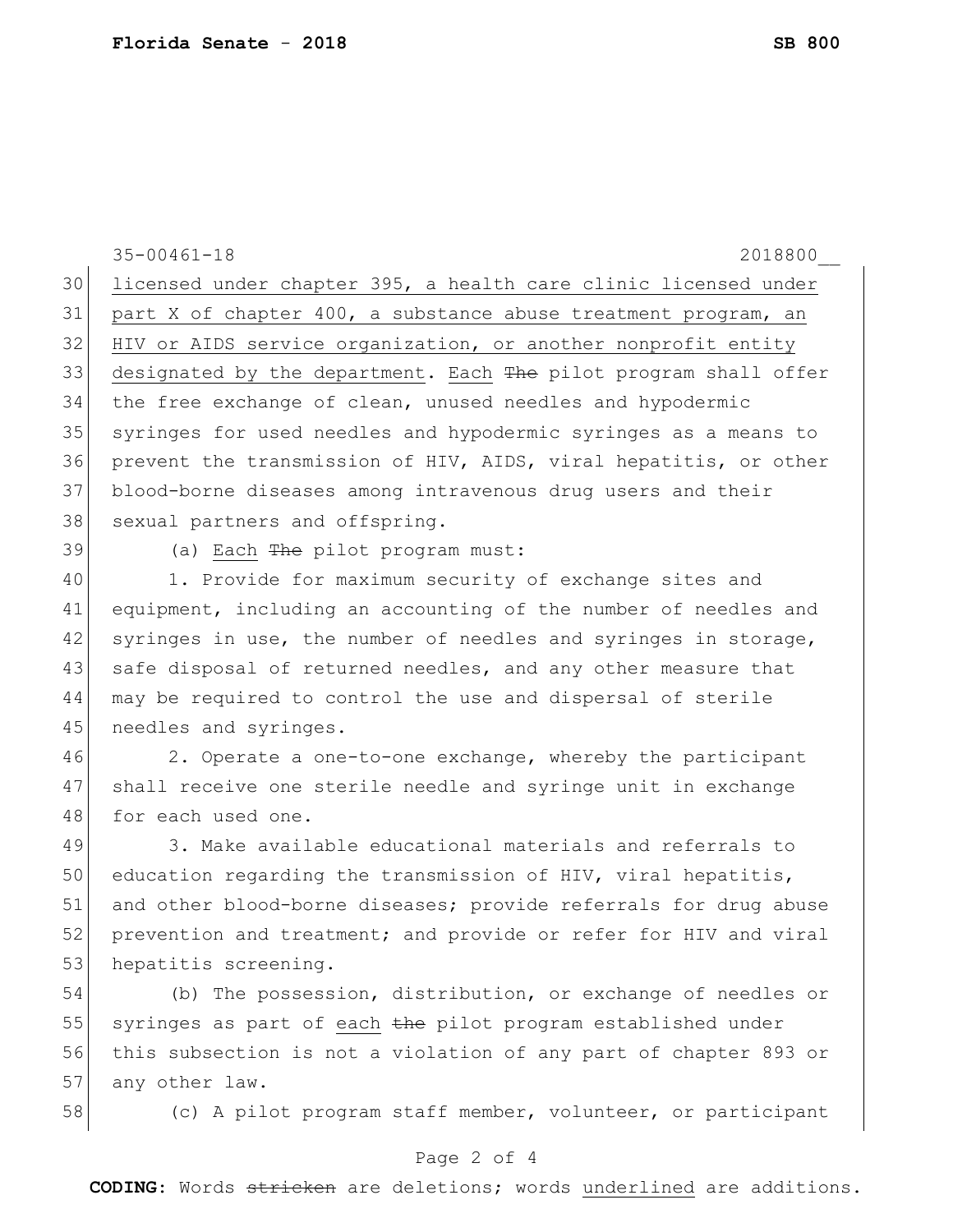35-00461-18 2018800\_\_ 59 is not immune from criminal prosecution for: 60 1. The possession of needles or syringes that are not a 61 part of the pilot program; or  $62$  2. The redistribution of needles or syringes in any form, 63 if acting outside the pilot program. 64 (d) Each  $\frac{m}{2}$  pilot program must collect data for quarterly, 65 annual, and final reporting purposes. The annual report must 66 include information on the number of participants served, the 67 number of needles and syringes exchanged and distributed, the 68 demographic profiles of the participants served, the number of 69 participants entering drug counseling and treatment; the number 70 of participants receiving testing for HIV, AIDS, viral 71 hepatitis, or other blood-borne diseases; and other data 72 necessary for the pilot program. However, personal identifying 73 information may not be collected from a participant for any 74 purpose. Quarterly reports must be submitted to the department 75 of Health in Miami-Dade County by October 15, January 15, April 76 15, and July 15 of each year. An annual report must be submitted 77 to the department of Health by August 1 every year until the 78 program expires. A final report is due on August 1, 2023 2021, 79 to the department  $\sigma f$  Health and must describe the performance 80 and outcomes of the pilot program and include a summary of the 81 information in the annual reports for all pilot program years.

82 (e) State, county, or municipal funds may not be used to 83 operate a the pilot program. A The pilot program must shall be 84 funded through grants and donations from private resources and 85 funds.

86 (f) All <del>The</del> pilot programs <del>program</del> shall expire July 1, 87 2023 2021.

## Page 3 of 4

**CODING**: Words stricken are deletions; words underlined are additions.